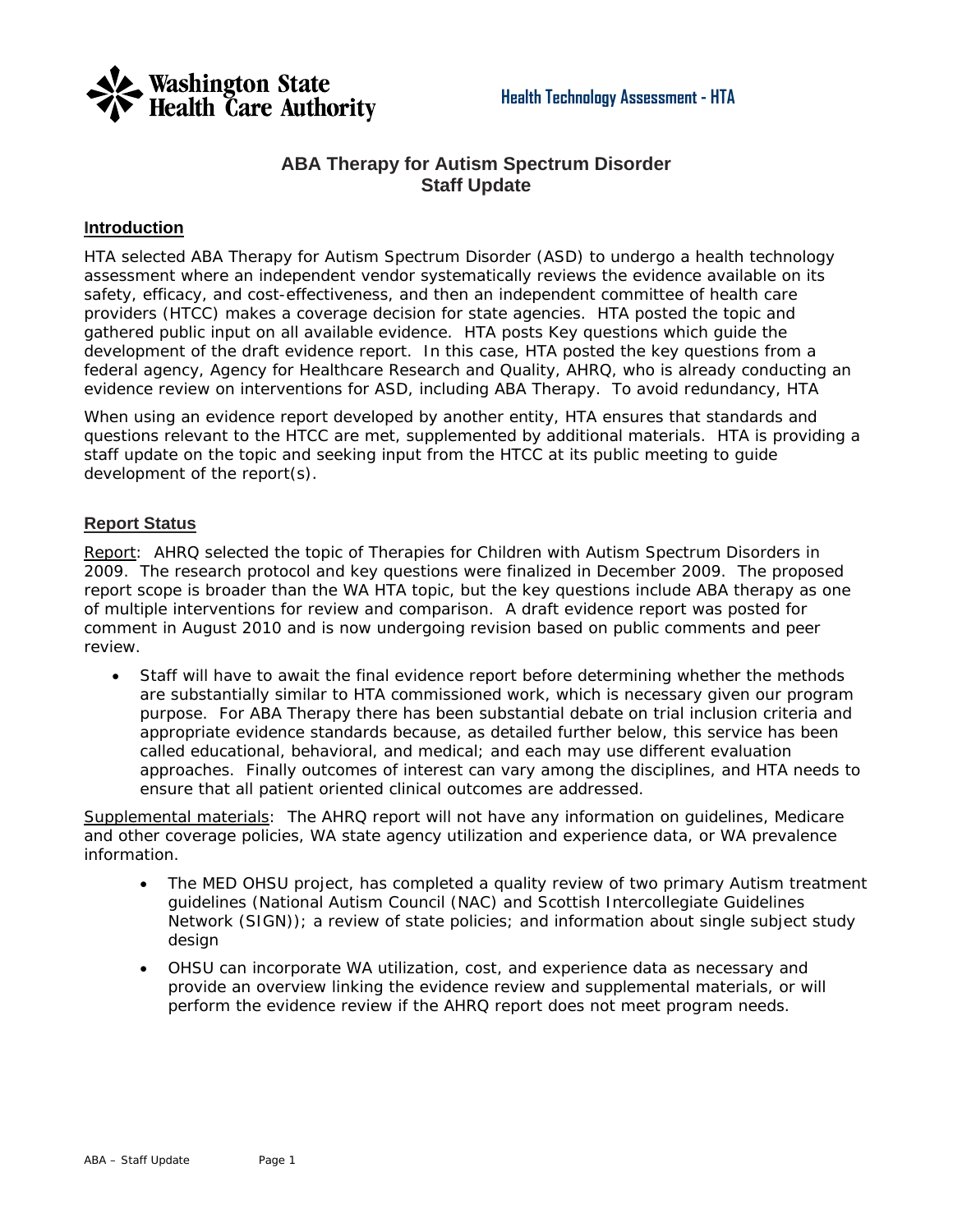

## **Background**

Autism Spectrum Disorders (ASDs) are a group of neurodevelopmental disorders that affect a person throughout their lifespan. ASDs are viewed as a spectrum of disorders in that the core deficits can range in severity. These core deficits are in the areas of communication and socialization, as well as patterns of restricted or repetitive behaviors. There are other symptoms and co-morbidities commonly experienced by people with ASDs. Thus, the clinical profile varies considerably between individuals depending on their language ability, cognitive ability and chronological age, among other things.

The biological causes of ASD are not known, nor are the pathways through which the underlying biology develops into the specific cluster of symptoms that must be present for a diagnosis. An increase in prevalence estimates has been observed over time, and in 2007 the CDC reported the prevalence of ASDs in the US to be as high as 1 in 150.

Each person with an ASD needs intervention to meet his or her individual needs and the needs of the family. A wide range of psycho-educational, speech therapy, occupational therapy and physical therapy interventions are available, incorporating a mix of behavioral, developmental and education approaches. These services may be provided by professionals in a variety of settings and by or with the involvement of families. Interventions can include services that (a) are called "treatments" and billed as health care services if performed by an appropriately licensed professional; (b) can be delivered by educators, speech language pathologists, or psychologists interchangeably (or by unlicensed individuals under their supervision) in either health care or educational settings; or (c) may be provided by people who are not licensed. The recent AHRQ draft report identifies the following categories:

- Behavioral interventions
- Educational interventions
- Medical and related interventions
- Allied health interventions
- Complementary and alternative medicine interventions (CAM)

This reflects a unique challenge posed by autism: support needs cross social, educational, health and community organizations. Families and individuals may receive services from multiple agencies and programs but these services are frequently not coordinated. The rapid increase in numbers of individuals being identified with ASD, the complexity and diversity of their needs, limited resources, exert increasing pressure on existing education and social services systems and health care. Increasingly, parents and providers have advocated that all interventions be provided or reimbursed through the education or health care system. Especially in the area of psychoeducational or behavioral interventions, there is a lack of clarity in that interventions are long-term and developmental in the same way that education is long term and developmental, but they are also being devised by professionals in the health care disciplines to address a disease process.

The initial topic, Applied Behavioral Analysis (ABA) Therapy is one type of the behavioral or psychoeducational intervention and is the most widely studied. At this point, public and private health insurance generally covers medical interventions, but does not generally cover behavioral interventions and other services related to ASD. The role of health insurance in providing specific behavioral interventions, frequently identified as applied behavioral analysis, to individuals with Autism Spectrum Disorder has been controversial.

1. There is debate over whether the interventions found most successful for young children on the Spectrum are best described as educational or medical.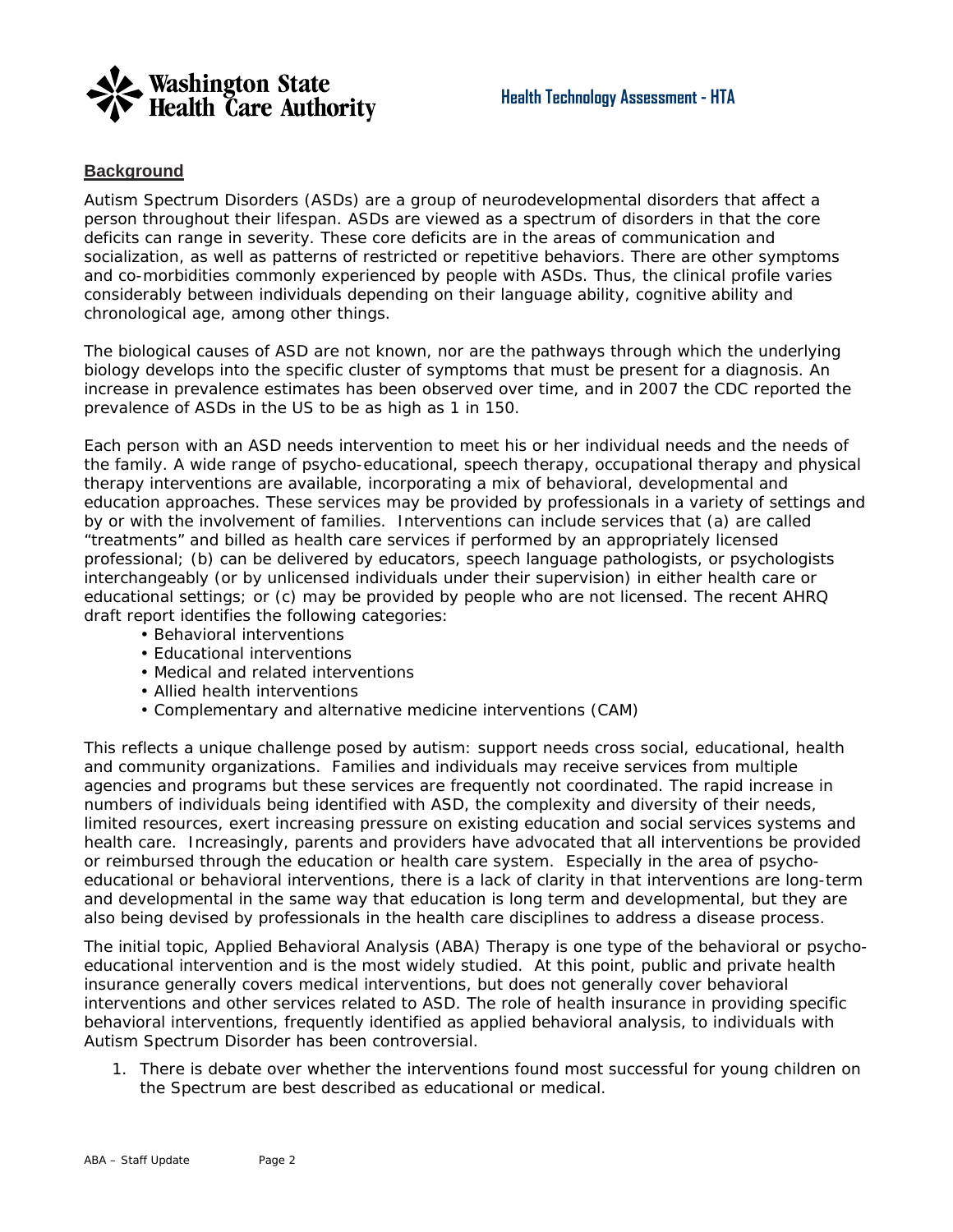

## **Health Technology Assessment - HTA**

- o *This issue is not within the scope of the HTCC, though input from the HTCC could be considered by legislative and executive bodies setting policy*
- 2. Medical systems are not well designed for coordinating and integrating care with other service providers.
	- o *This issue is significant, but premature additional guidance may be sought from HTCC if necessary when the other issues are resolved around provider qualification etc*
- 3. There is disagreement whether the interventions meet the appropriate standard of evidence for medical insurance.
	- o *This is the issue to be addressed by HTCC*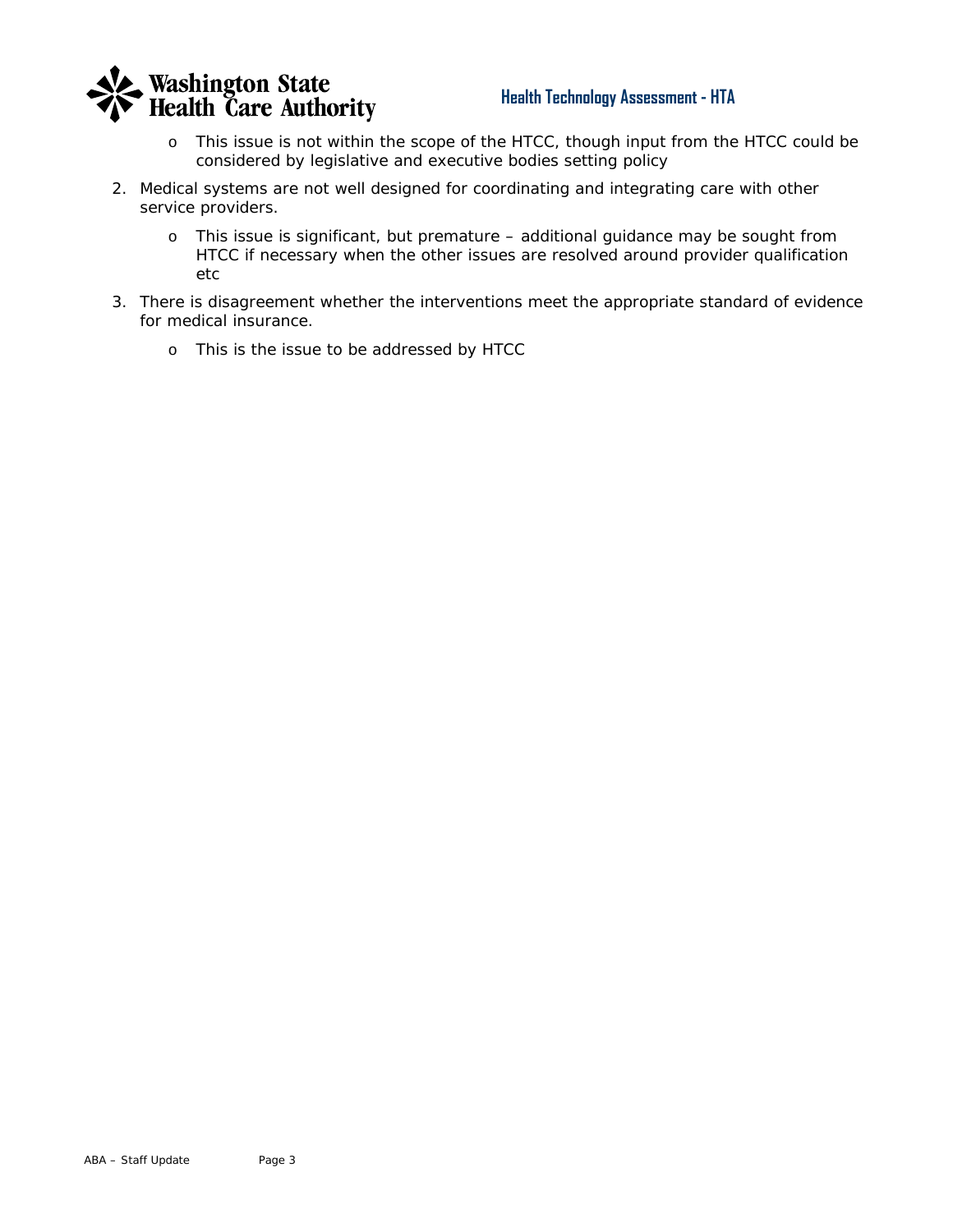

REFERENCE: the current [HTA Key Questions](http://www.hta.hca.wa.gov/documents/aba_draft_key_questions.pdf)

# **Washington State Health Care Authority, HTA Program Key Questions and Background ABA Therapy for Autism Spectrum Disorder**

## **Introduction**

HTA has selected ABA Therapy for Autism Spectrum Disorder to undergo a health technology assessment where an independent vendor will systematically review the evidence available on the safety, efficacy, and cost-effectiveness. HTA posted the topic and gathered public input on all available evidence. HTA is now publishing the Draft Key Questions to gather input about the key questions and any additional evidence to be considered in the evidence review, and will review the public comments submitted and finalize the key questions. Key questions guide the development of the draft evidence report.

*In this case, a federal research agency, AHRQ, also selected this topic. AHRQ previously posted for public comment its key questions and has just released a draft report. HTA strives to make economical use of state resources and to not duplicate other systematic reviews where current reports meet our statutory mandate and are timely.* 

Therefore, HTA is seeking comment on the key questions that are posed in the AHRQ report, and comments on whether any additional questions would be needed to meet HTA's specific purposes. Regardless of outcome, HTA strongly encourages stakeholders interested in this topic to also participate in the AHRQ review and comment process. The AHRQ comment form on the draft report is open until August  $6<sup>th</sup>$  and can be accessed at:

[http://www.effectivehealthcare.ahrq.gov/index.cfm/research-available-for-comment/comment](http://www.effectivehealthcare.ahrq.gov/index.cfm/research-available-for-comment/comment-draft-reports/?pageaction=displayDraftCommentForm&topicid=106&productID=478)[draft-reports/?pageaction=displayDraftCommentForm&topicid=106&productID=478](http://www.effectivehealthcare.ahrq.gov/index.cfm/research-available-for-comment/comment-draft-reports/?pageaction=displayDraftCommentForm&topicid=106&productID=478)

# **Proposed Key Questions** *(As specified in AHRQ report)*

*Source:* 

*[http://www.effectivehealthcare.ahrq.gov/ehc/products/106/366/Therapies%20for%20Autism%20Spectrum%20Disorder%20%2](http://www.effectivehealthcare.ahrq.gov/ehc/products/106/366/Therapies%20for%20Autism%20Spectrum%20Disorder%20%282-9-2010%29.pdf) [82-9-2010%29.pdf](http://www.effectivehealthcare.ahrq.gov/ehc/products/106/366/Therapies%20for%20Autism%20Spectrum%20Disorder%20%282-9-2010%29.pdf)*

**KQ1:** Among children ages 2-12 with ASD, what are the short and long-term effects of available behavioral, educational, family, medical, allied health, or CAM treatment approaches? Specifically,

**KQ1a:** What are the effects on core symptoms (e.g. social deficits, communication deficits and repetitive behaviors), in the short term  $(\leq 6$  months)?

**KQ1b:** What are the effects on commonly associated symptoms (e.g. motor, sensory, medical,

mood/anxiety, irritability, and hyperactivity) in the short term  $(\leq 6 \text{ months})$ ?

**KQ1c:** What are the longer-term effects ( $>6$  mos) on core symptoms (e.g. social deficits, communication deficits and repetitive behaviors)?

**KQ1d:** What are the longer-term effects (>6 mos) on commonly associated symptoms (e.g. motor, sensory, medical, mood/anxiety, irritability, and hyperactivity)?

**KQ2:** Among children ages 2-12, what are the modifiers of outcome for different treatments or approaches? **KQ2a:** Is the effectiveness of the therapies reviewed affected by the frequency, duration, and intensity of the intervention?

**KQ2b:** Is the effectiveness of the therapies reviewed affected by the training and/or experience of the individual providing the therapy?

**KQ2c:** What characteristics, if any, of the child modify the effectiveness of the therapies reviewed?